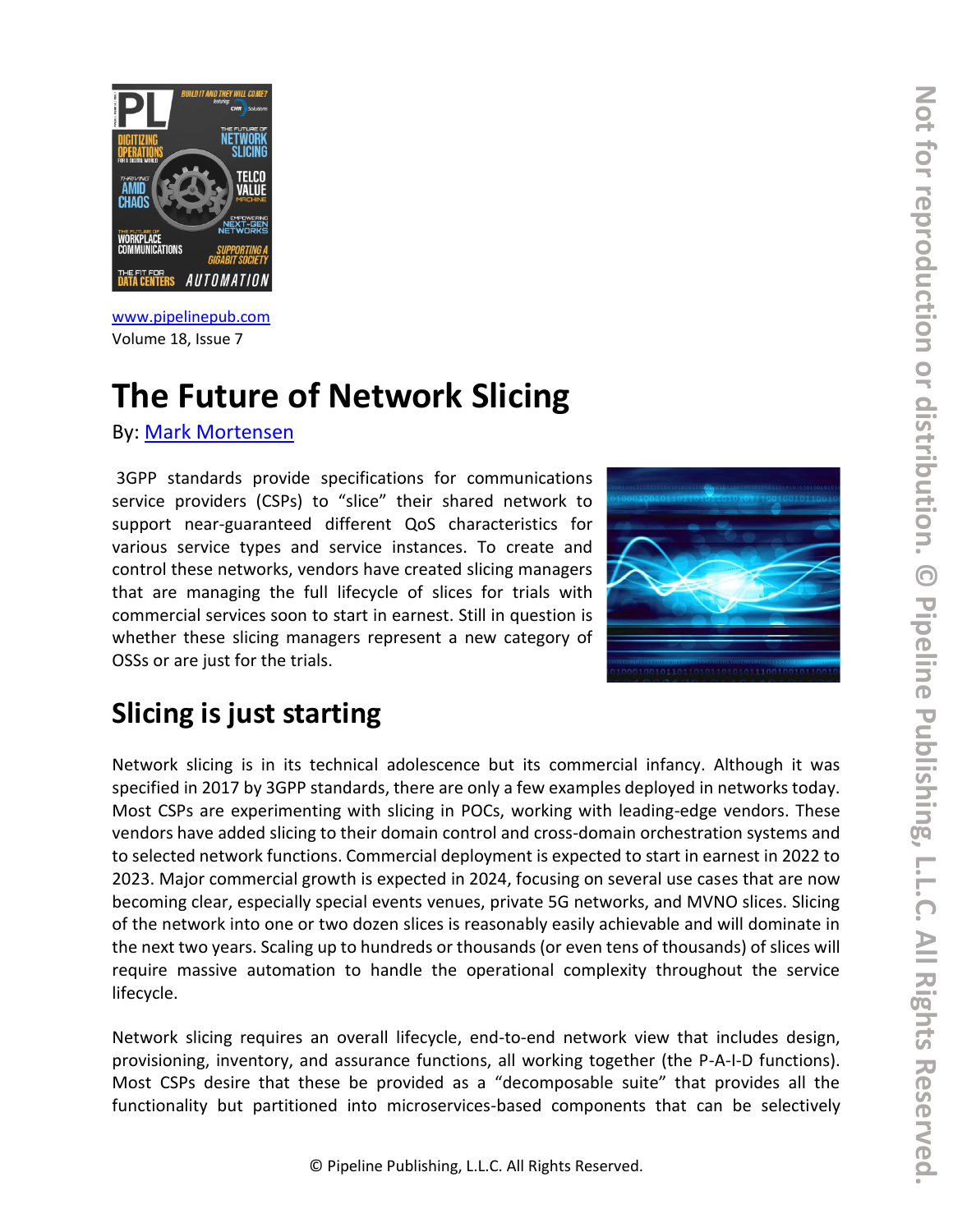replaced in the architecture by other vendors' components (usually ones that are already in place).

Network slicing is being implemented in a way that requires no changes to the network equipment (whether virtual or physical) already in place. Instead, a combination of specialized network surveillance of sliced resources, slicing markers in an inventory system, and slice provisioning templates are implemented in external software systems—integrated into, or integrated with, domain control systems and cross-domain orchestration systems. All the vendors are implementing a combination of standard interfaces as defined by the GSMA 3GPP, TM forum, IETF, and ETSI standards bodies.

Many network function vendors are ensuring that their elements and their domain control systems can support network slicing and integrate with cross-domain orchestration systems. Vendors such as Infinera, among others, are following this path. Some NF vendors, such as Huawei, are providing a full solution, ensuring that their NFs are fully supported with external software for the DC and CDO functions that supports both their own NFs as well as those from other vendors requested by their CSP customers. Ericsson has this same basic strategy, with more of a professional services-oriented approach than others.

Some NF and independent software vendors (ISVs) are offering comprehensive multivendor slicing management systems, basically CDOs enhanced with added slicing functionality, with a goal of excellent multivendor support and usually incorporating the DCs of other NF vendors (where available) into their architecture. Leaders in this area are Amdocs, Ciena Blue Planet, NEC/Netcracker, Sedona, and Oracle.

Other ISVs are building more targeted software components, usually based on open source, for DC and CDO functionality. ISV service assurance and inventory specialists are working with other vendors to integrate their products into overall slicing management architectures. TEOCO is a leader here.

Other specialized players are providing specialized slicing NFs and DCOs that provide enhanced slicing capabilities in the NFs themselves. Kaloom and Pluribus are standouts in this area.

### **Network slicing: the state of the art**

Nearly all network slicing vendor offerings today involve people engineering the network slice to specified quality of service (QoS) values, then monitoring it via service assurance OSSs to ensure that the QoS values are met. If they are not, then manual methods are employed (usually via engineering changes).

Most network slicing schemes in effect today are static and based on implementing specialized service surveillance. Two years ago, most solutions I had seen [were in their infancy](https://www.acgcc.com/blogs/2020/08/11/network-slicing-its-infancy/) and varied quite a bit in their approach. Few were "close to the network" solutions and depended upon external OSS (provisioning, inventory, planning and design, and service assurance system) and even BSS functions. They mostly were what I called *painting the slices onto the network*. In this technique, slice creation means explicitly engineering a set of (or portion of a set of) network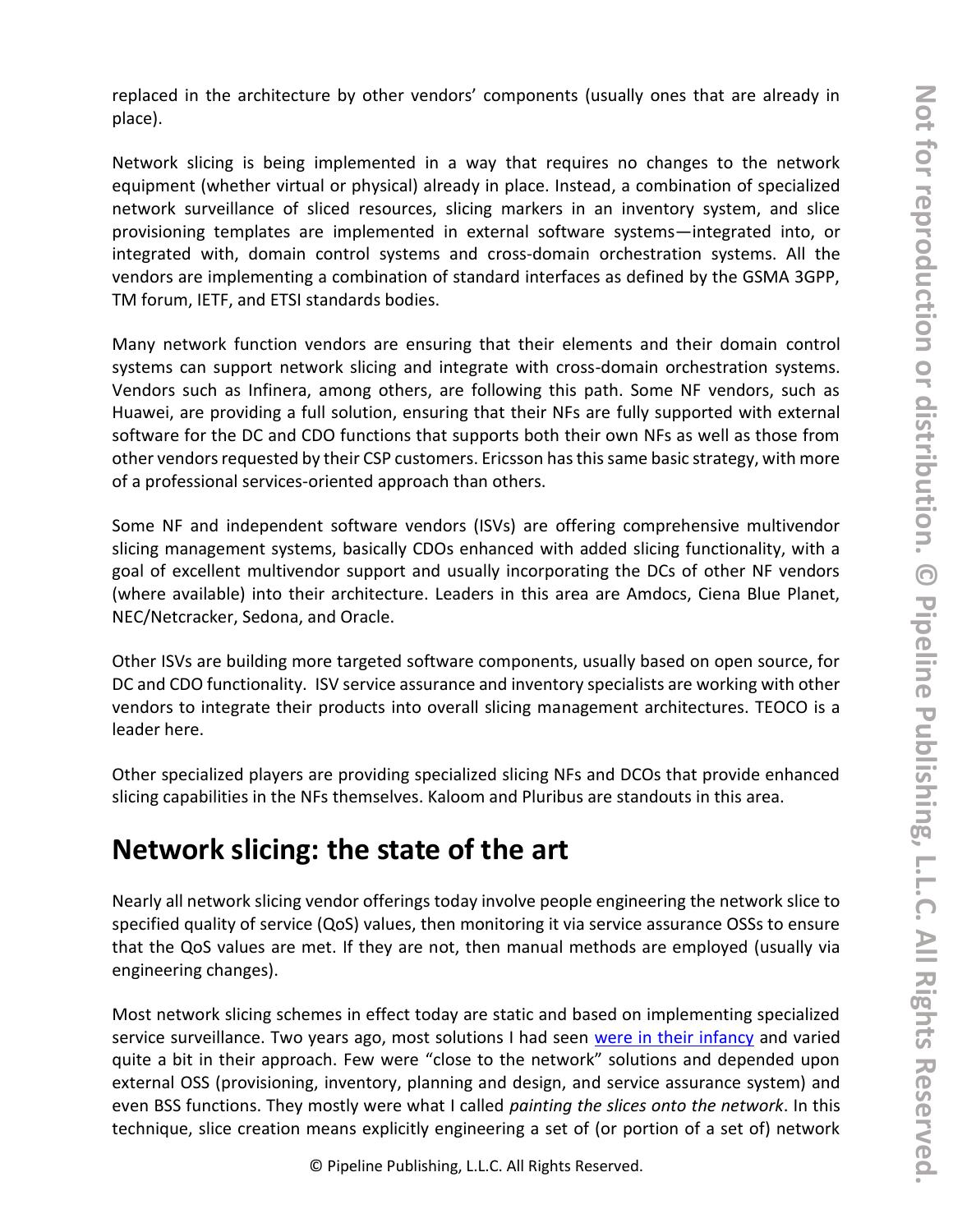resources for the desired characteristics and then monitoring them according to their specific KPIs. Although major failures were to be mitigated against by backup plans, more subtle SLA violations for the slices were handled via manual re-engineering, with a long lifecycle. There was little dynamic behavior exhibited in most cases.

In 2021 and 2022, vendors made great strides in their slicing solutions as slice design and provisioning was added, with substantial automation in cases where the underlying domain controllers were in place. Assurance functions became more sophisticated, with vendors adding latency and other QoS functions to their slicing solutions. Inventory systems, completely refactored or written anew by non-traditional inventory players, became real-time repositories of the state of the network, feeding both the provisioning and assurance part of slicing operations. To feed the provisioning process, slice design functions were written, usually using predefined parameterized slice templates. All of this was done using cloud-native software architecture and delivered on multi-cloud infrastructure with CI/CD processes.

There is little in the way, however, of deployed commercial slicing offers, although the industry has seen many POCs. ACG Research anticipates that the commercial market for vendors' slicing offerings, and CSPs' offerings of sliced services, will begin in earnest in late 2022 and accelerate in 2023 with CSP implementations of a small number of dozens of slices implemented on any one network. These numbers will grow as the operations are improved, scaled up, and automated.

In the future, we also expect that additional functionality will be implemented in the network elements to provide a finer degree of control for network slicing. We also expect that the current GMSA list of standard slicing types will be greatly enhanced.

### **Network slicing: techniques**

It has always been possible to ensure a customer's QoS guarantees are not violated by dedicating equipment to that customer, or selected services for that customer. But the idea of slicing is to have as much of a common network as possible with capacity within the network resources dedicated to certain slices, with known and configurable QoS parameters for the slices, sub-slices, and services. There are two somewhat different techniques for doing this as shown in Figure 1 on the next page. The first is Isolation, how the resources are set aside in the network. The second is Adaptability, how dynamic is the slice (as in how much of the slice operations are automated, allowing them to be quickly changed to meet changing customer requirements or adapted to meet changing network conditions).

### **Isolation of slice resources**

How are the resources set aside in the shared network? Just done statically by the engineering department painting the slices onto the network, with nothing special being done other than monitoring more stringent QoS parameters? Or more sophisticated techniques in the network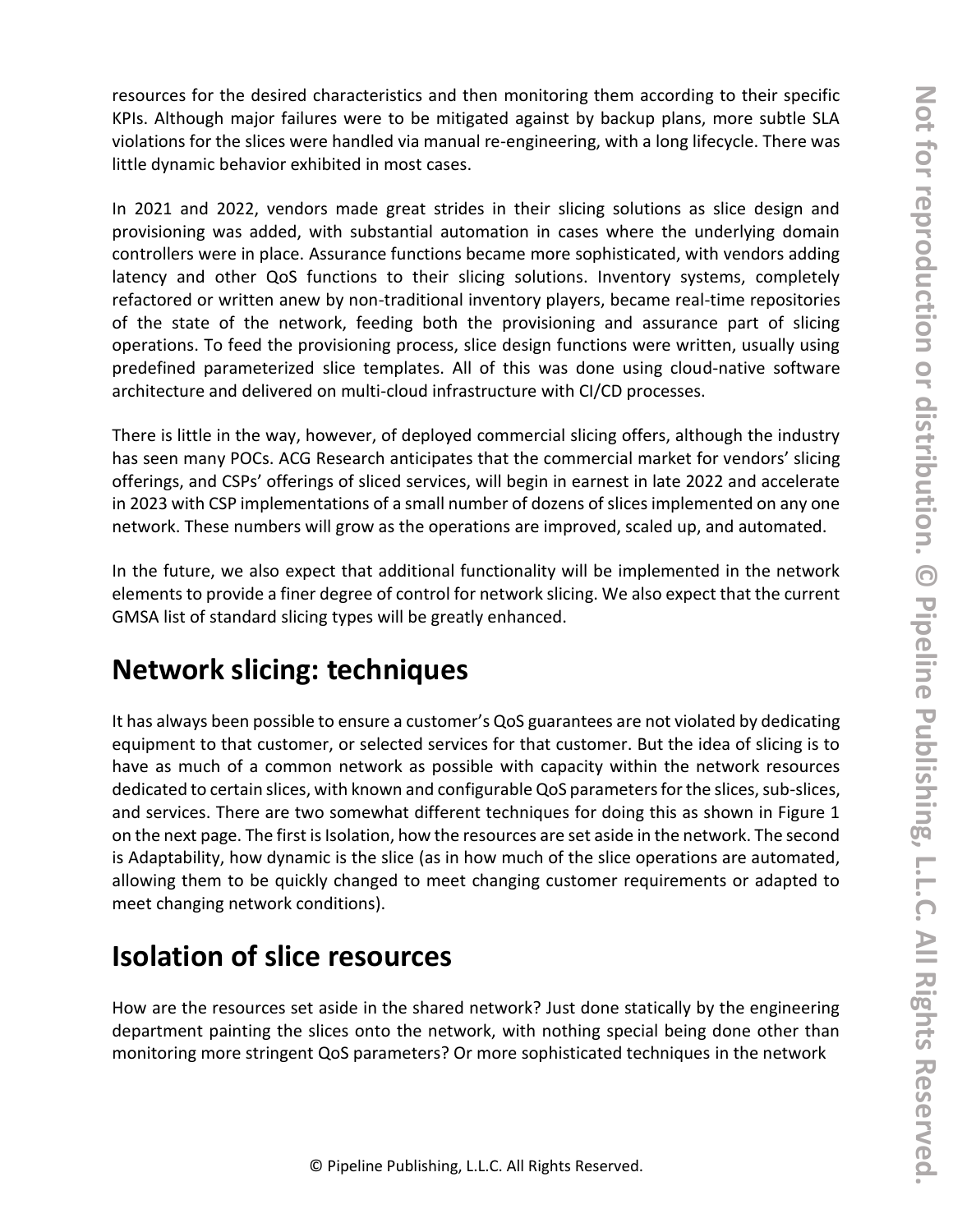#### **Design, engineer and monitor slices**

The basic way of doing slicing is via the way that network resources have always been dedicated to individual customers or services. In this basic methodology, the CSP "paints the network" with the slice identifiers in the external OSS systems. This requires no new functions in the equipment, nor any specialized functions in the OSS, domain control, or cross-domain orchestration systems. The resources are flagged in the inventory system as belonging to a particular slice while the service assurance system monitors the QoS parameters, perhaps with more stringent requirements than normal. If SLA violations occur, then the engineering department is notified, and remedial action is planned and put in effect. This can, however, take days or weeks.





#### **Prioritize slices**

With shared equipment that has priority queueing, admission control, or other features that allow paths to be given priority above other services or slices, slices are given the appropriate QoS parameters. This can mean a low priority for mMTC slices.

#### **Isolate slice resources**

Soft isolation of the NF resources for a slice, such as is done in data center networking by companies like Kaloom and Pluribus, can provide additional security and fine-grained control of the resources.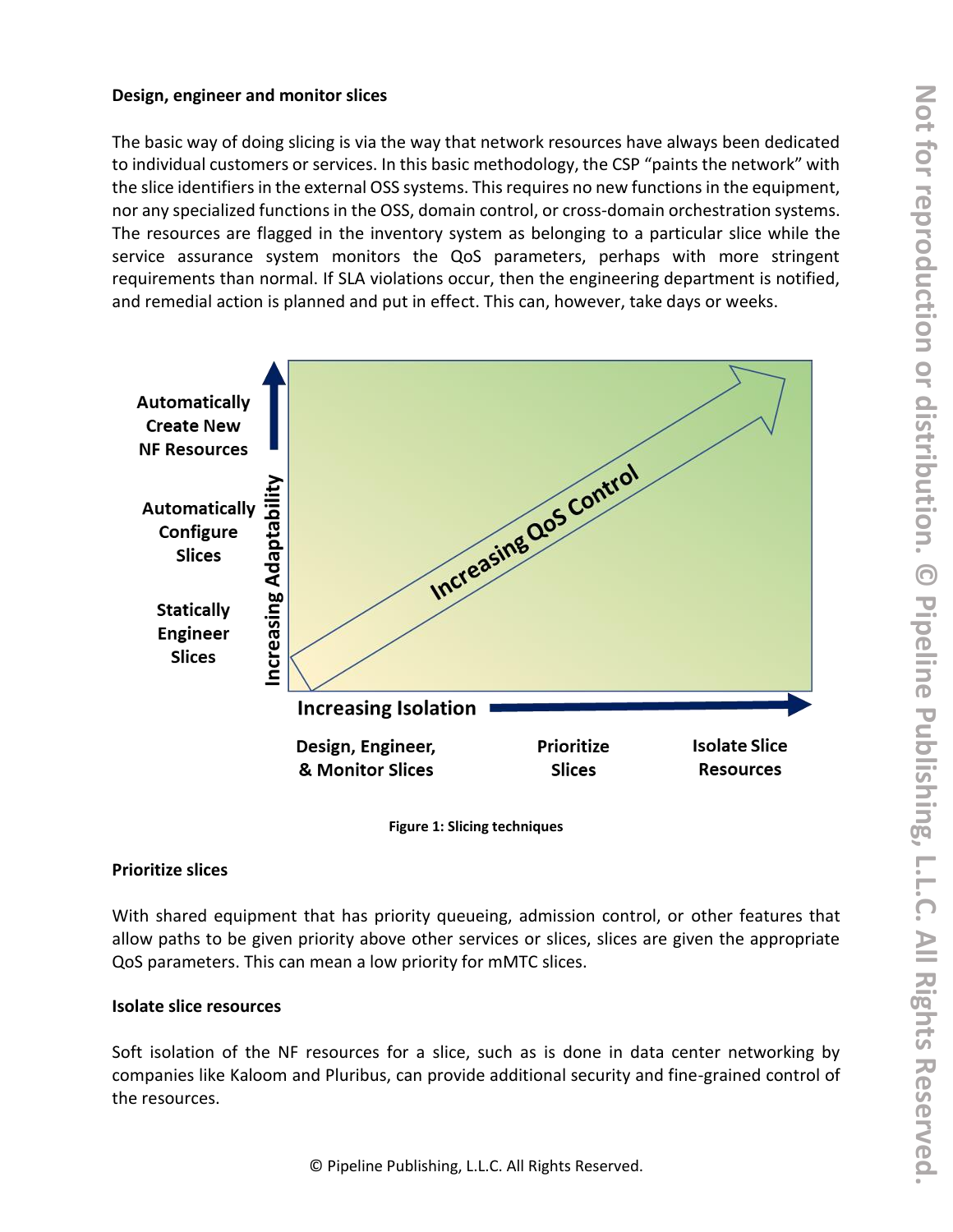#### **Adaptability of slices**

The second technique to gain control of the QoS parameters is to make the slices more adaptable to changing network conditions or customer requirements. This requires capabilities both in the slicing control software as well as the network elements themselves.

#### **Statically engineer slices**

By setting aside resources and setting service priorities in the network during the provisioning process, slices can be created. Then, if conditions change, they can be reprovisioned using the standard manual processes.

#### **Automatically configure slices**

Providing a way of configuring slices both initially and throughout their lifecycle gives greater control over the QoS, allowing the systems to anticipate and mitigate against expected QoS violations by reconfiguring the parameters of the slice (which resources are used, routes taken, and so on) or even reconfiguring the other slices sharing the same resources.

#### **Automatically create new network function resources**

If the network resources that the slice uses have been virtualized, then more NF capacity can be automatically created, and the slice configuration changed to take advantage of the new capacity.

### **Network slicing solutions basic architecture**

The basic architecture of end-to-end slicing managers is shown in Figure 2 on next page. They include the full set of P-A-I-D functions (provisioning, assurance, inventory, and design), interacting with upstream systems that include the additional business functions, and, on the south side, withdomain controllers for each of the domains (or sub-domains). The domain controllers need to have network sub-slice management functions (NSSMF) implemented for configuring the equipment (whether physical or virtual) for slicing, if such functionality is available.

#### **End-to-end service and network slicing orchestration**

The job of orchestrating end-to-end slices and verifying that those slices are being provided with the agreed-to QoS parameters requires a full lifecycle management.

#### **Design**

The slices are designed to adhere to the standardized offerings and QoS parameters. They are usually templated, with some parameterization available. These templates describe the equipment, the interconnection of the equipment, and the parameters that must be implemented in the equipment.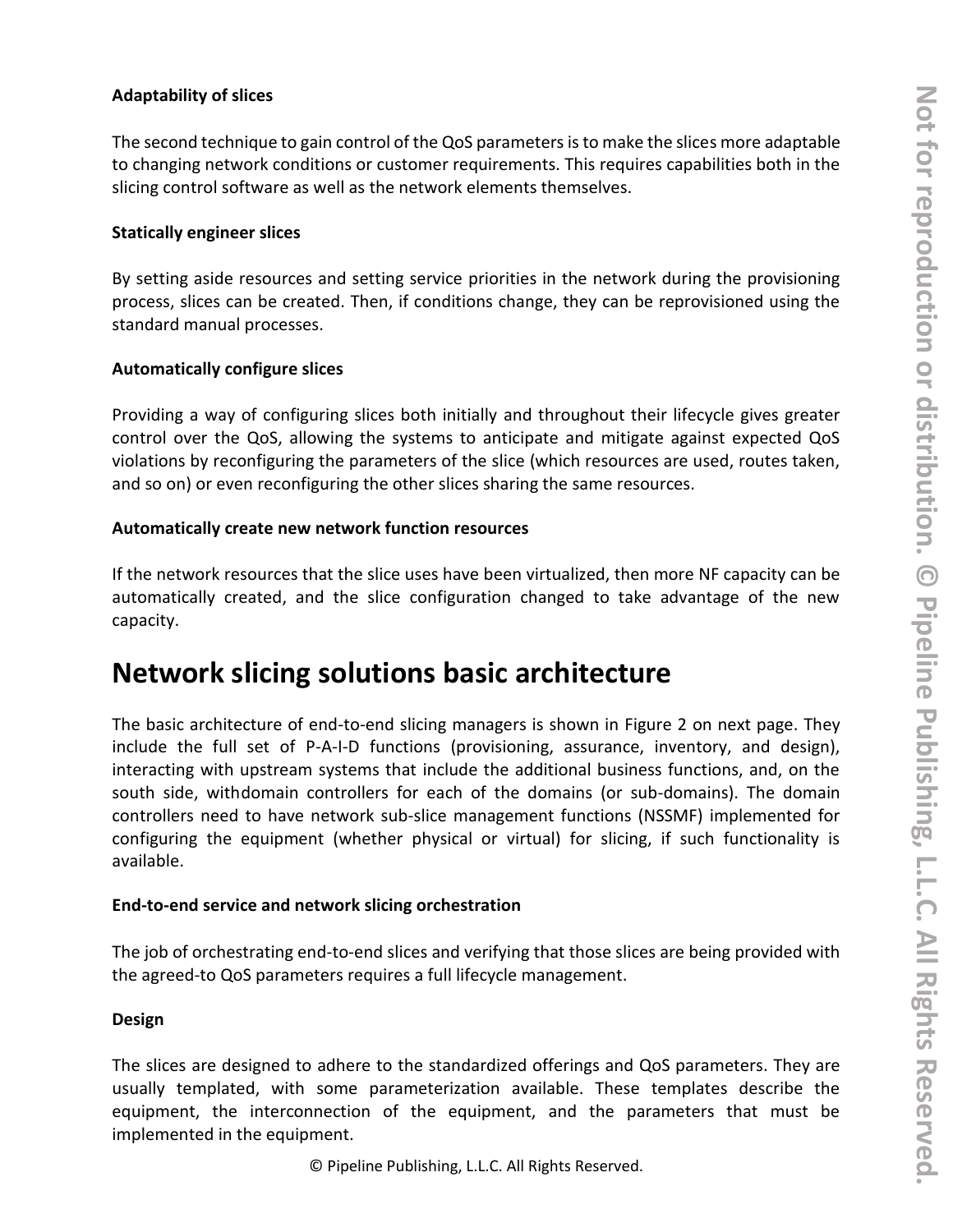

**Figure 2: Basic architecture of end-to-end slicing managers**

#### **Inventory**

The available inventory of equipment needs to be up to date to the minute. It then needs to be allocated to the slice.

#### **Provisioning**

The slicing manager then creates a set of processes for implementing the slice in each domain, updating the inventory, and then adding the slicing information to the service assurance system. Increasingly, as domain controllers become more intelligent, the provisioning interface to the domain controller is expected to become more intent-based, with some of the design delegated to the domain controller. In the interim, much of the design needs to be done in the slicing manager.

#### **Assurance**

After provisioning and acceptance, the slice must be monitored for proper QoS. This is done by the assurance module. As slicing managers become more intelligent, semi-automated and then automated actions will be taken if the QoS guarantees are not being met to bring these back into conformance.

## **Vendor solutions – end-to-end network slicing orchestrators**

Many vendors have their slicing stories to tell. The major vendors and their full slicing lifecycle management offerings include Amdocs 5G Slicing Manager, Ciena Blue Planet Automation Software, Cisco NSO and Crosswork Automation, Ericsson Dynamic Network Slice Selection,